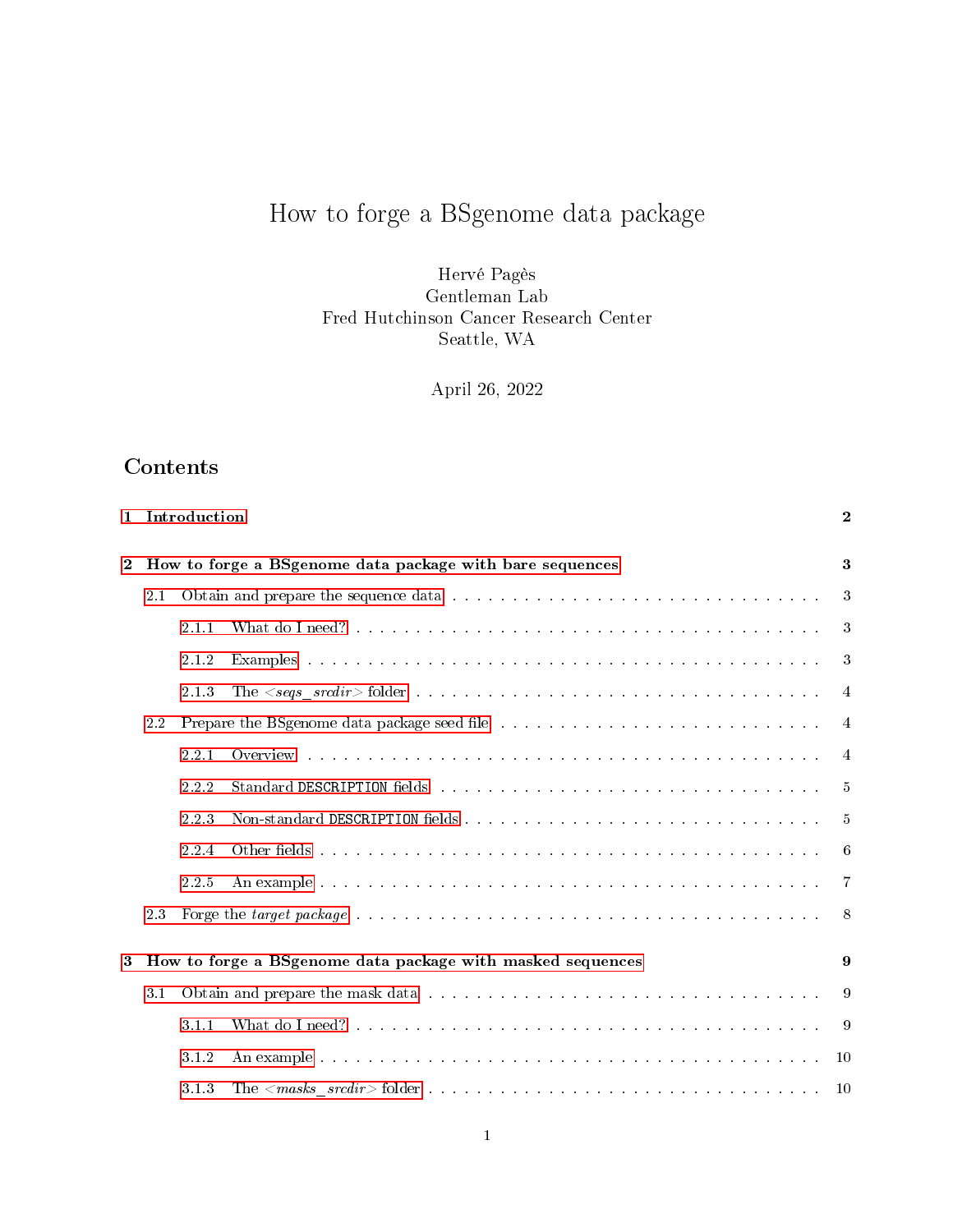|                                                                    | 4 Session information |       |  |  |  |
|--------------------------------------------------------------------|-----------------------|-------|--|--|--|
|                                                                    | 3.3                   |       |  |  |  |
|                                                                    |                       | 325   |  |  |  |
|                                                                    |                       | 3.2.4 |  |  |  |
|                                                                    |                       | 3.2.3 |  |  |  |
|                                                                    |                       | 322   |  |  |  |
|                                                                    |                       | 3.2.1 |  |  |  |
| 3.2 Prepare the seed file for the masked BS genome data package 11 |                       |       |  |  |  |

### <span id="page-1-0"></span>1 Introduction

This vignette describes the process of forging a BSgenome data package. It is intended for Bioconductor users who want to make a new *BSgenome data package*, not for regular users of these packages.

Start R (make sure you are using the latest release version), load the BSgenome package, and use the available.genomes function to get the list of *BSgenome data packages* available in the current release version of Bioconductor. So you confirm that none of those genomes suits your needs? And you want to make your own package? If you answer yes to these 2 questions, then you've come to the right place.

Requirements:

- Some basic knowledge of the Unix/Linux command line is required. The commands that you will most likely need are: cd, mkdir, mv, rmdir, tar, gunzip, unzip, ftp and wget. Also you will need to create and edit some text files.
- You need access to a good Unix/Linux build machine with a decent amount of RAM ( $>$  = 4GB), especially if your genome is big. For smaller genomes, 2GB or even 1GB of RAM might be enough.
- You need the latest release versions of R plus the Biostrings and BSgenome packages installed on the build machine. To check your installation, start R and try to load the BSgenome package.
- Finally, you need to obtain the *source data files* of the genome that you want to build a package for. There are 2 groups of *source data files*: (1) the files containing the sequence data (those files are required), and  $(2)$  the files containing the mask data (those files are optional). For most organisms, these files have been made publicly available on the internet by genome providers like UCSC, NCBI, FlyBase, TAIR, etc. The next sections of this vignette explain how to obtain and prepare these files.

Refer to the R Installation and Administration manual <sup>[1](#page-1-1)</sup> if you need to install R or upgrade your R version, and to the *Bioconductor - Install* page  $^2$  $^2$  on the Bioconductor website if you need to install or update the Biostrings or BSgenome packages.

<span id="page-1-1"></span><sup>1</sup><http://cran.r-project.org/doc/manuals/R-admin.html>

<span id="page-1-2"></span><sup>2</sup><http://bioconductor.org/install/>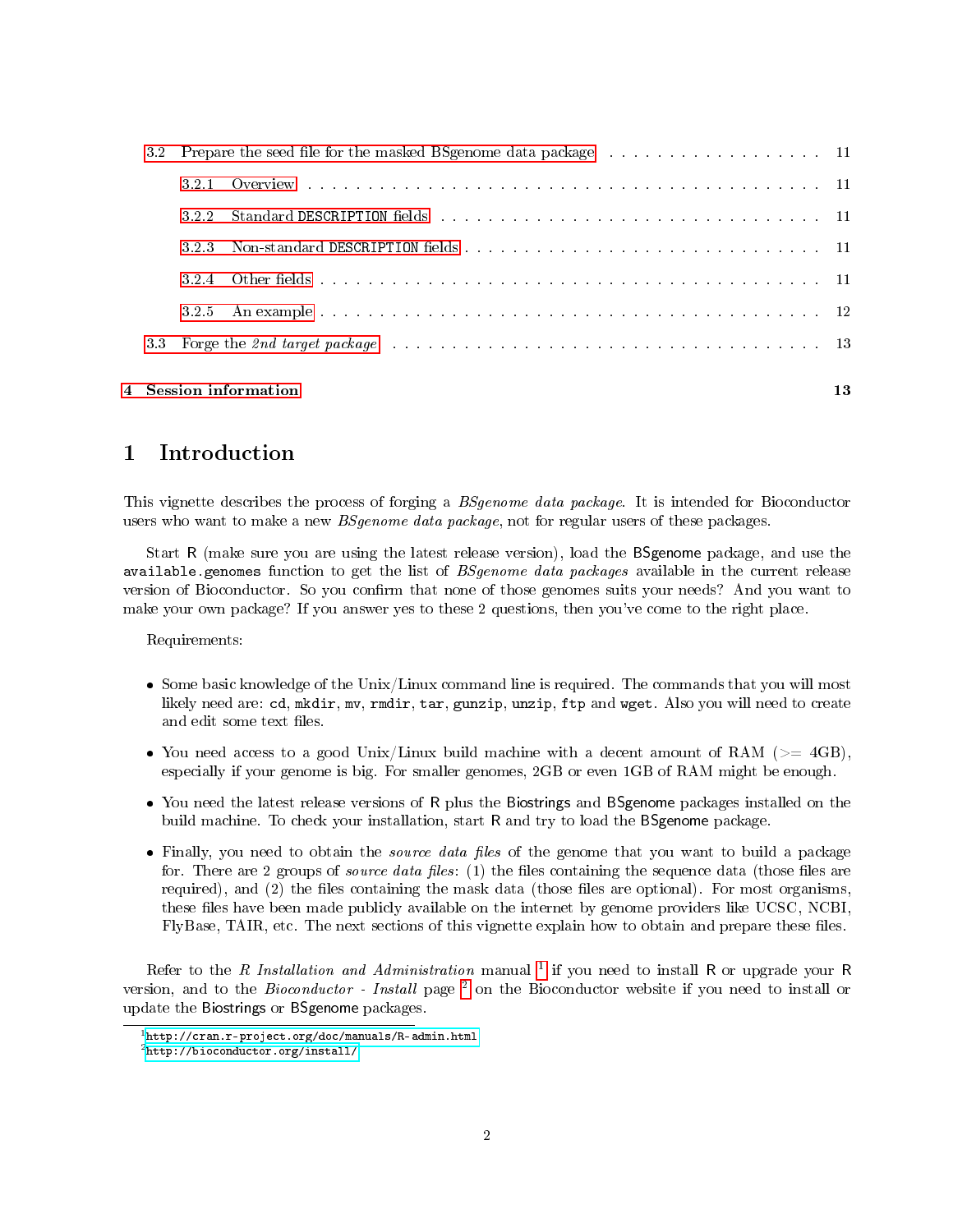Questions, comments or bug reports about this vignette or about the BSgenomeForge functions are welcome. Please use the Bioconductor support site <sup>[3](#page-2-4)</sup> if you have questions or need help about forging a BSgenome data package, or about anything related to the BSgenome package. For bug reports or feature requests, please open an issue on GitHub at [https://github.com/Bioconductor/BSgenome/issues.](https://github.com/Bioconductor/BSgenome/issues)

In the next section ("How to forge a BSgenome data package with bare sequences"), we describe how to forge a *BSgenome data package* with sequences that have no masks on them. If this is what you're after, then you'll be done at the end of the section. Only if you need to forge a package with masked sequences, you'll have to keep reading but you'll have to forge a *BSgenome data package* with bare sequences first.

In this vignette, we call target packages the BSgenome data packages that we're going to forge (one target package with bare sequences and possibly a 2nd target package with masked sequences).

### <span id="page-2-0"></span>2 How to forge a BSgenome data package with bare sequences

### <span id="page-2-1"></span>2.1 Obtain and prepare the sequence data

### <span id="page-2-2"></span>2.1.1 What do I need?

The sequence data must be in a single twoBit file (e.g.  $musFur1.2bit$ ) or in a collection of FASTA files (possibly gzip-compressed).

If the latter, then you need 1 FASTA file per sequence that you want to put in the *target package*. In that case the name of each FASTA file must be of the form  $\langle\mathit{prefix}\rangle\langle\mathit{segment}\rangle\langle\mathit{suffix}\rangle$  where  $\langle\mathit{segment}\rangle$ is the name of the sequence in it and  $\langle\text{prefix}\rangle$  and  $\langle\text{suffix}\rangle$  are a prefix and a suffix (possibly empty) that are the same for all the FASTA files.

#### <span id="page-2-3"></span>2.1.2 Examples

UCSC provides the genome sequences for Stickleback (gasAcu1) in various forms: (a) as a twoBit file  $(gasAcu1.2bit$  located in [http://hgdownload.cse.ucsc.edu/goldenPath/gasAcu1/bigZips/,](http://hgdownload.cse.ucsc.edu/goldenPath/gasAcu1/bigZips/) (b) as a big compressed tarball containing one file per chromosome (*chromFa.tar.gz* located in the same folder), and (c) as a collection of compressed FASTA files (chrI.fa.gz, chrII.fa.gz, chrIII.fa.gz, ..., chrXXI.fa.gz, chrM.fa.gz and chrUn.fa.gz located in [http://hgdownload.cse.ucsc.edu/goldenPath/gasAcu1/chromosomes/\)](http://hgdownload.cse.ucsc.edu/goldenPath/gasAcu1/chromosomes/). To forge a *BSgenome data package* for gasAcu1, the easiest would be to use (a) (the twoBit file). However it would also be possible to use  $(c)$  (the collection of compressed FASTA files). In that case the suffix would need to be set to .fa.gz. Note that the prefix here is empty and not chr, because chr is considered to be part of the sequence names (a commonly used chromosome naming convention at UCSC). Alternatively, the big compressed tarball (chromFa.tar.gz) could be used. After downloading and extracting it, we should end up with the same files as with  $(c)$ .

You can use the fasta.seqlengths function from the Biostrings package to get the lengths of the sequences in a FASTA file:

```
> library(Biostrings)
> file <- system.file("extdata", "ce2chrM.fa.gz", package="BSgenome")
> fasta.seqlengths(file)
```
<span id="page-2-4"></span><sup>3</sup><https://support.bioconductor.org/>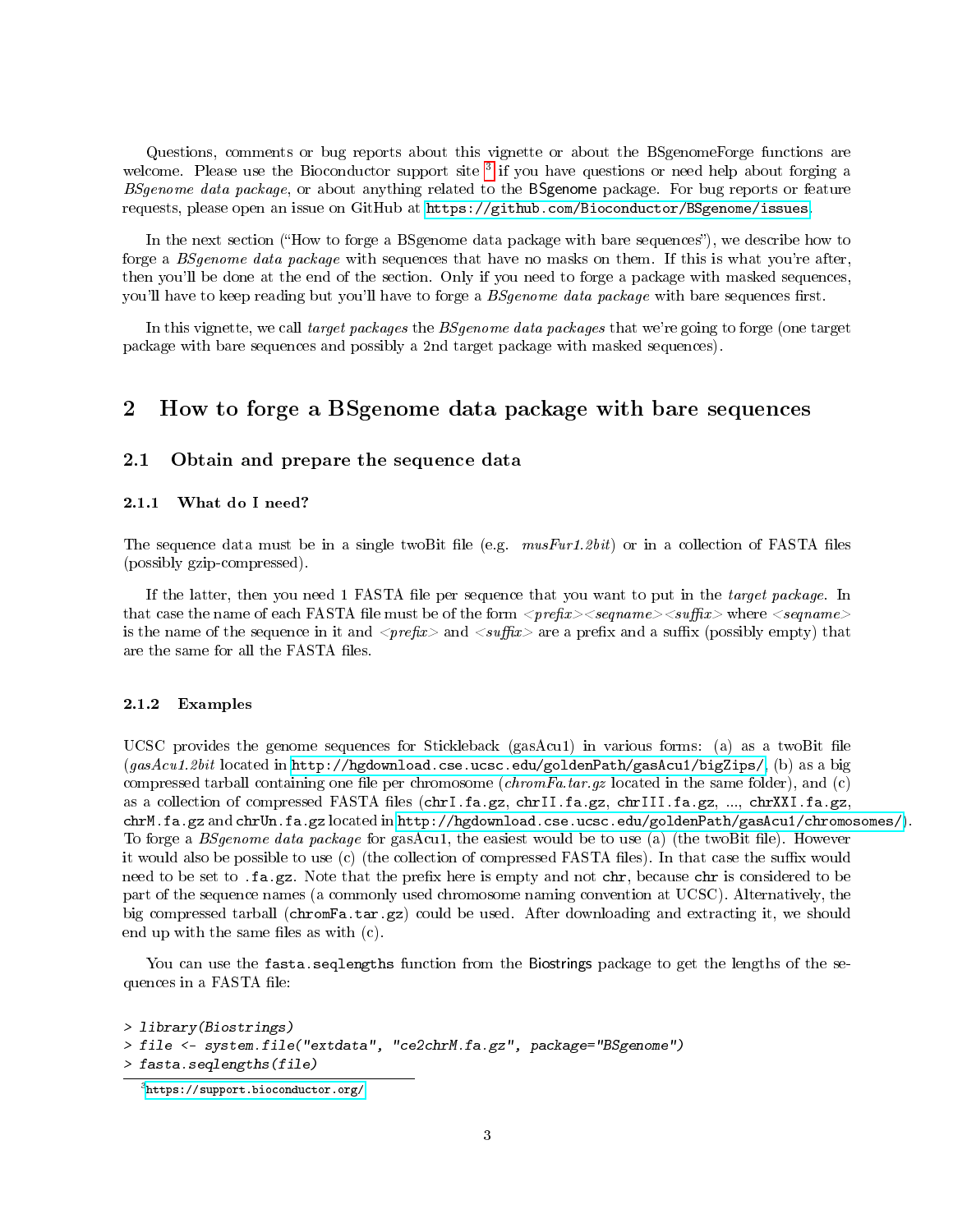chrM 13794

For the BSgenome.Mfuro.UCSC.musFur1 package, the twoBit file was used and downloaded with:

wget http://hgdownload.soe.ucsc.edu/goldenPath/musFur1/bigZips/musFur1.2bit

For the BSgenome.Rnorvegicus.UCSC.rn4 package, the big compressed tarball was used. It was downloaded and extracted with:

wget http://hgdownload.cse.ucsc.edu/goldenPath/rn4/bigZips/chromFa.tar.gz tar zxf chromFa.tar.gz

### <span id="page-3-0"></span> $2.1.3$  The  $<$ seqs  $\mathit{sredir}$  folder

So we assume that you've downloaded the *sequence data files* and that they are now located in a folder on your machine<sup>[4](#page-3-3)</sup>. From now on, we'll refer to this folder as the  $\langle \textit{seqs} \textit{ } \textit{sredir} \rangle$  folder.

Depending on what data files you downloaded (see previous sub-subsection), you might also need to extract and possibly rename the files. Note that all the *sequence data files* should be located directly in the  $\langle$ seqs  $srcdir$  folder, not in subfolders of this folder. For example, depending on the genome, UCSC provides either a big chromFa.tar.gz or chromFa.zip file that contains the sequence data for all the chromosomes. But it could be that, after extraction of this big file, the individual FASTA files for each chromosome end up being located one level down the  $\langle \text{seqs} \cdot \text{sredir}\rangle$  folder (granted that you were in this folder when you extracted the file). If this is the case, then you will need to move them one level up (use  $mv -i */* .fa$ . for this, then remove all the empty subfolders with  $\text{rmdir *}$ ).

### <span id="page-3-1"></span>2.2 Prepare the  $BS$ genome data package seed file

#### <span id="page-3-2"></span>2.2.1 Overview

The BSgenome data package seed file will contain all the information needed by the forgeBSgenomeDataPkg function to forge the target package.

The format of this file is DCF (Debian Control File), which is also the format used for the DESCRIPTION file of any R package. The valid fields of a *seed file* are divided in 3 categories:

- 1. Standard DESCRIPTION fields. These fields are actually the mandatory fields found in any DESCRIPTION file. They will be copied to the DESCRIPTION file of the *target package*.
- 2. Non-standard DESCRIPTION fields. These fields are specific to seed files and they will also be copied to the DESCRIPTION file of the *target package*. In addition, the values of these fields will be stored in the BSgenome object that will be contained in the target package. This means that the users of the target package will be able to retrieve these values via the accessor methods defined for *BSgenome* objects. See the man page for the *BSgenome* class (?'BSgenome-class') for a description of these methods.
- 3. Additional fields that don't fall in the first 2 categories.

<span id="page-3-3"></span><sup>&</sup>lt;sup>4</sup>Note that checking the md5sums after download is always a good idea.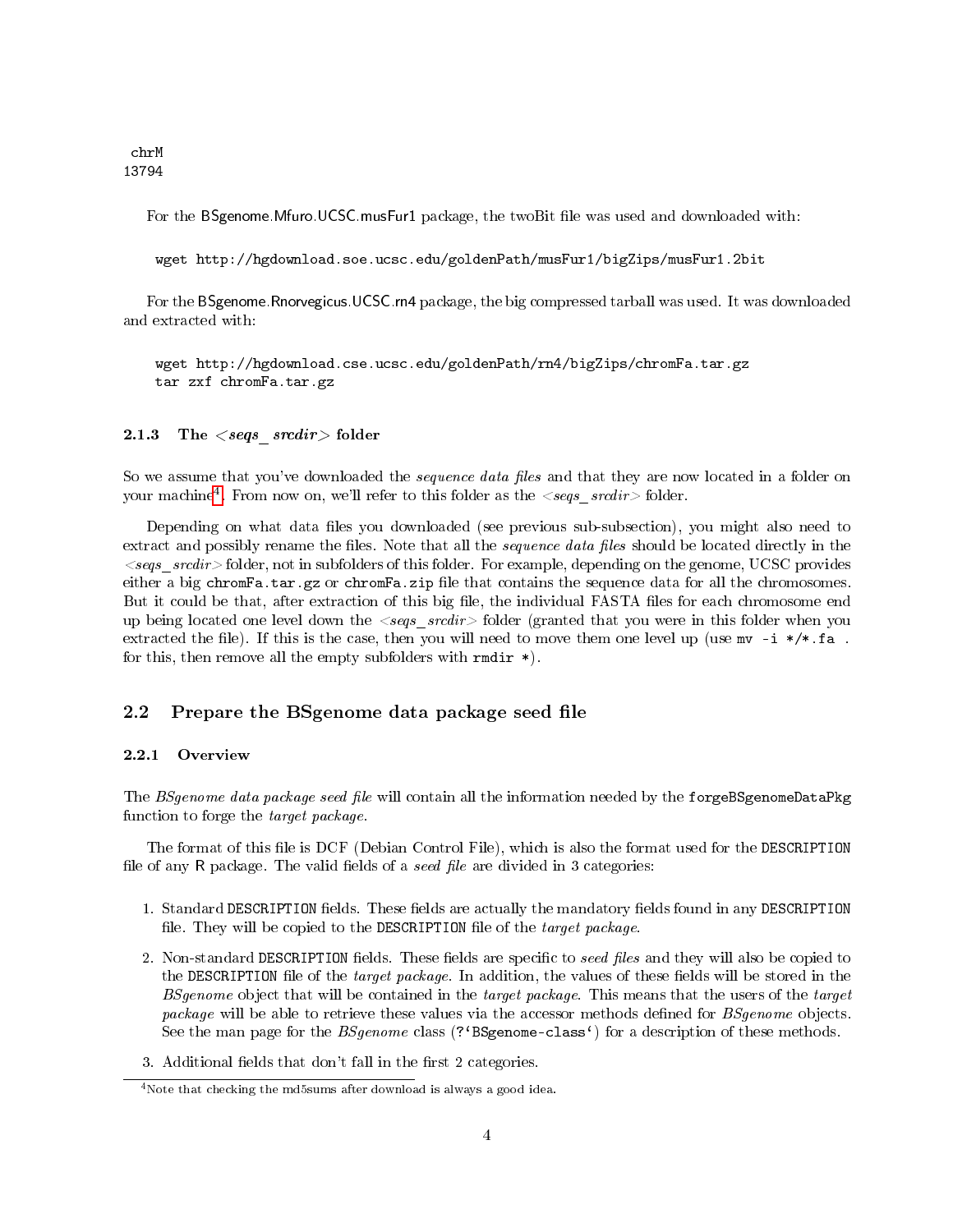The 3 following sub-subsections give an extensive description of all the valid fields of a seed file.

Alternatively, the reader in a hurry can go directly to the last sub-subsection of this subsection for an example of a seed file.

### <span id="page-4-0"></span>2.2.2 Standard DESCRIPTION fields

- Package: Name to give to the *target package*. The convention used for the packages built by the Bioconductor project is to use a name made of 4 parts separated by a dot. Part 1 is always BSgenome. Part 2 is the abbreviated name of the organism (when the name of the organism is made of 2 words, we put together the first letter of the first word in upper case followed by the entire second word in lower case e.g. Rnorvegicus). Part 3 is the name of the organisation who provided the genome (e.g. UCSC). Part 4 is the release string or number used by this organisation to identify this version of the genome (e.g. rn4).
- $\bullet$  Title: The title of the *target package*. E.g. Full genome sequences for Rattus norvegicus (UCSC version rn4).
- $\bullet$  Description, Version, Author, Maintainer, License: Like the 2 previous fields, these are mandatory fields found in any DESCRIPTION file. Please refer to the The DESCRIPTION file subsection of the Writing R Extensions manual  $^5$  $^5$  for more information about these fields. If you plan to distribute the target package that you are about to forge, please pickup the license carefully and make sure that it is compatible with the license of the *sequence data files* if any.
- Suggests: [OPTIONAL] If you're going to add examples to the Examples section of the target package (see PkgExamples field below for how to do this), use this field to list the packages used in these examples.

### <span id="page-4-1"></span>2.2.3 Non-standard DESCRIPTION fields

- $\bullet$  organism: The scientific name of the organism in the format Genus species (e.g. Rattus norvegicus, Homo sapiens) or Genus species subspecies (e.g. Homo sapiens neanderthalensis).
- common\_name: The common name of the organism (e.g. Rat or Human). For organisms that have more than one commmon name (e.g. Bovine or Cow for Bos taurus), choose one. Note that for the packages built by the Bioconductor project from a UCSC genome, this field corresponds to the SPECIES column of the List of UCSC genome releases table <sup>[6](#page-4-3)</sup>.
- genome: The name of the genome. Typically the name of an NCBI assembly (e.g. GRCh38.p12, WBcel235, TAIR10.1, ARS-UCD1.2, etc...) or UCSC genome (e.g. hg38, bosTau9, galGal6, ce11, etc...). Should preferably match part 4 of the package name (field Package). For the packages built by the Bioconductor project from a UCSC genome, this field corresponds to the UCSC VERSION field of the List of UCSC genome releases table.
- provider: The provider of the *sequence data files* e.g. UCSC, NCBI, BDGP, FlyBase, etc... Should preferably match part 3 of the package name (field Package).
- release\_date: When this assembly of the genome was released. For the packages built by the Bioconductor project from a UCSC genome, this field corresponds to the RELEASE DATE field of the List of UCSC genome releases table.

<span id="page-4-2"></span><sup>5</sup><http://cran.r-project.org/doc/manuals/R-exts.html#The-DESCRIPTION-file>

<span id="page-4-3"></span><sup>6</sup><http://genome.ucsc.edu/FAQ/FAQreleases#release1>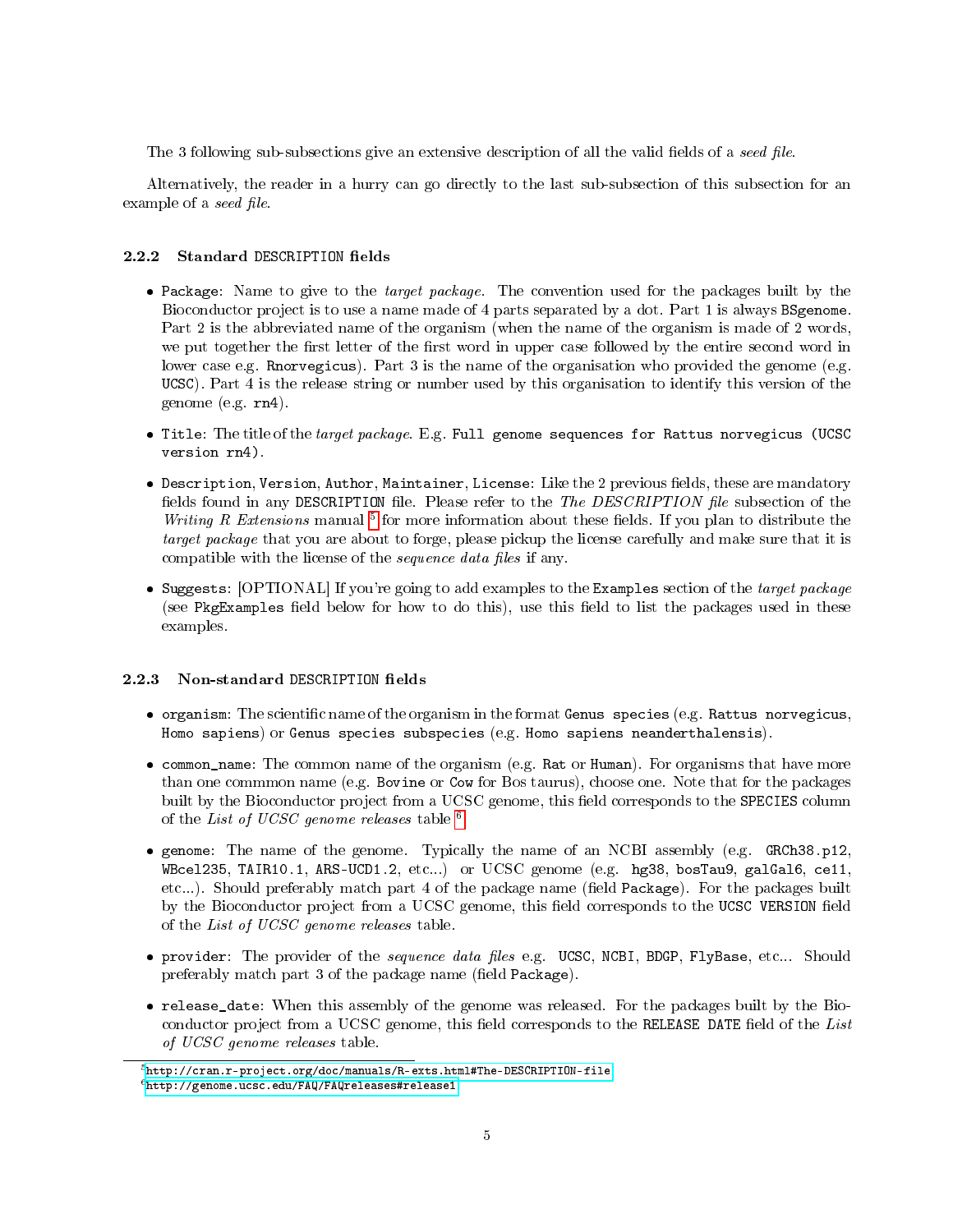- **source\_url:** The permanent URL where the *sequence data files* used to forge the *target package* can be found.
- $\bullet$  organism\_biocview: The official biocViews term for this organism. This is generally the same as the organism field except that spaces should be replaced by underscores. The value of this field matters only if the *target package* is going to be added to a Bioconductor repository since it will determine under which subview of the Bioconductor Task View for Organism<sup>[7](#page-5-1)</sup> the package will appear. Note that this is the only field in this category that won't be stored in the *BSgenome* object that will be contained in the target package.

### <span id="page-5-0"></span>2.2.4 Other fields

- $\bullet$  BSgenomeObjname: Should match part 2 of the package name (see Package field above).
- **seqnames:** [OPTIONAL] Needed only if you are using a collection of *sequence data files*. In that case seqnames must be an R expression returning the names of the single sequences to forge (in a character vector). E.g. paste("chr", c(1:20, "X", "M", "Un", paste(c(1:20, "X", "Un"), "\_random", sep="")), sep="").
- circ\_seqs: Not needed if your NCBI assembly or UCSC genome is registered in the GenomeInfoDb package. An R expression returning the names of the circular sequences (in a character vector). If the seqnames field is specified, then circ\_seqs must be a subset of it. E.g. "chrM" for rn4 or c("chrM", "2micron") for the sacCer2 genome (Yeast) from UCSC. If the assembly or genome has no circular sequence, set circ\_seqs to character(0).
- mseqnames: [OPTIONAL] An R expression returning the names of the multiple sequences to forge (in a character vector). E.g. c("random", "chrUn") for rn5. The default value for mseqnames is NULL (no multiple sequence).
- PkgDetails: [OPTIONAL] Some arbitrary text that will be copied to the Details section of the man page of the target package.
- SrcDataFiles: [OPTIONAL] Some arbitrary text that will be copied to the Note section of the man pages of the target package. SrcDataFiles should describe briefly where the sequence data files are coming from. Will typically contain URLs (permanent URLs are a must).
- PkgExamples: [OPTIONAL] Some R code (possibly with comments) that will be added to the Examples section of the man page of the *target package*. Don't forget to list the packages used in these examples in the Suggests field.
- $\bullet$  seqs\_srcdir: The absolute path to the folder containing the sequence data files.
- **seqfile\_name**: Required if the *sequence data files* is a single twoBit file (e.g. musFur1.2bit). Ignored otherwise.
- $\bullet$  seqfiles\_prefix, seqfiles\_suffix: [OPTIONAL] Needed only if you are using a collection of  $se$ quence data files. The common prefix and suffix that need to be added to all the sequence names (fields sequames and msequames) to get the name of the corresponding FASTA file. Default values are the empty prefix for seqfiles\_prefix and .fa for seqfiles\_suffix.

<span id="page-5-1"></span><sup>7</sup><http://bioconductor.org/packages/release/Organism.html>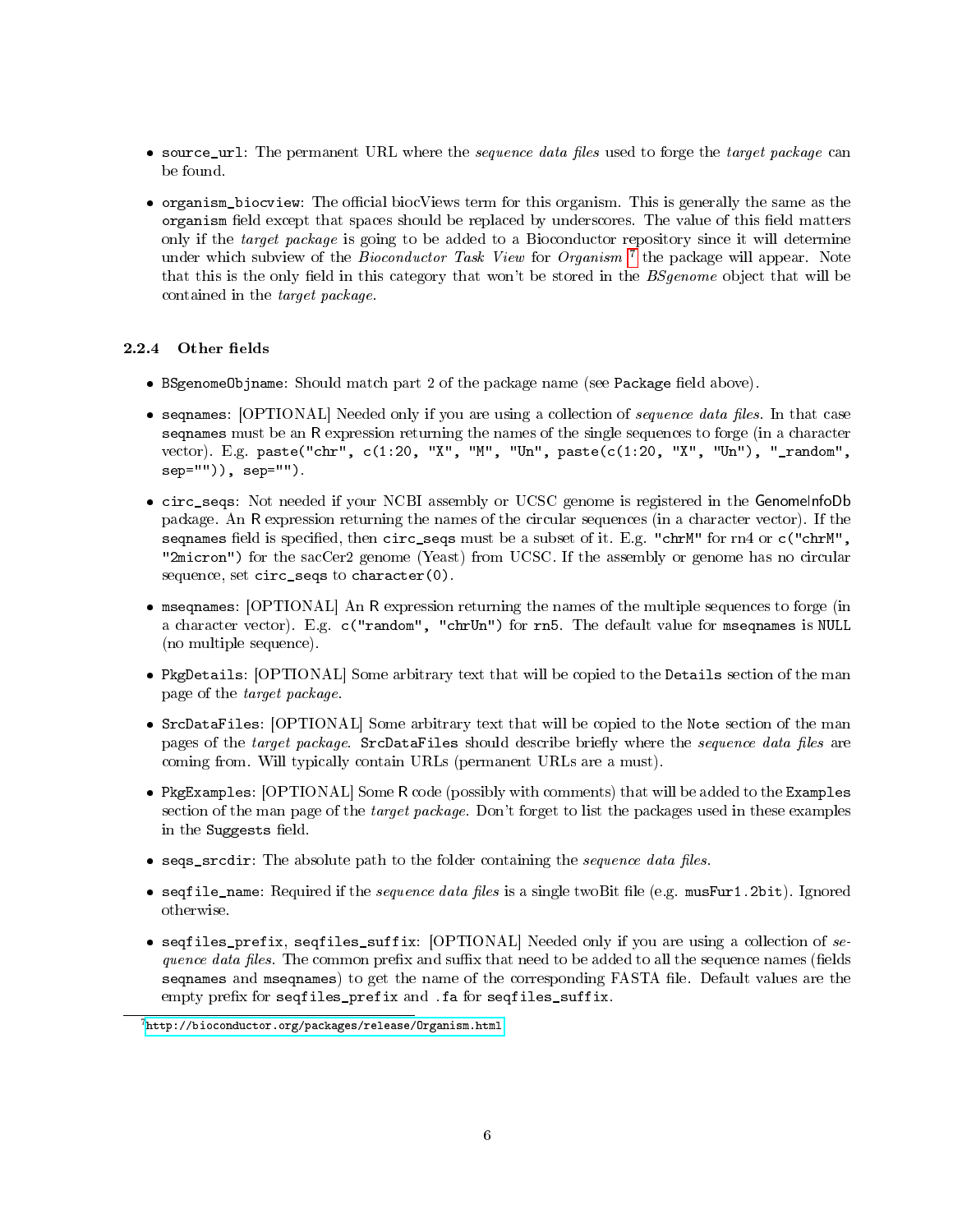• ondisk\_seq\_format: [OPTIONAL] Specifies how the single sequences should be stored in the *target* package. Can be 2bit, rda, fa.rz, or fa. If 2bit (the default), then all the single sequences are stored in a single twoBit file. If rda, then each single sequence is stored in a separated serialized XString object (one per single sequence). If  $fa, rz$  or  $fa$ , then all the single sequences are stored in a single FASTA file (compressed in the RAZip format if fa.rz).

### <span id="page-6-0"></span>2.2.5 An example

The seed files used for the packages forged by the Bioconductor project are included in the BSgenome package:

```
> library(BSgenome)
> seed_files <- system.file("extdata", "GentlemanLab", package="BSgenome")
> tail(list.files(seed_files, pattern="-seed$"))
[1] "BSgenome.Sscrofa.UCSC.susScr3-seed"
[2] "BSgenome.Sscrofa.UCSC.susScr3.masked-seed"
[3] "BSgenome.Tguttata.UCSC.taeGut1-seed"
[4] "BSgenome.Tguttata.UCSC.taeGut1.masked-seed"
[5] "BSgenome.Tguttata.UCSC.taeGut2-seed"
[6] "BSgenome.influenza.NCBI.20100628-seed"
> ## Display seed file for musFur1:
> musFur1_seed <- list.files(seed_files, pattern="\\.musFur1-seed$", full.names=TRUE)
> cat(readLines(musFur1_seed), sep="\n")
Package: BSgenome.Mfuro.UCSC.musFur1
Title: Full genome sequences for Mustela putorius furo (UCSC version musFur1)
Description: Full genome sequences for Mustela putorius furo (Ferret) as provided by UCSC (musFur1, Ap
Version: 1.4.2
organism: Mustela putorius furo
common_name: Ferret
provider: UCSC
provider_version: musFur1
release_date: Apr. 2011
release_name: Ferret Genome Sequencing Consortium MusPutFur1.0
source_url: http://hgdownload.soe.ucsc.edu/goldenPath/musFur1/bigZips/
organism_biocview: Mustela_furo
BSgenomeObjname: Mfuro
SrcDataFiles: musFur1.2bit from http://hgdownload.soe.ucsc.edu/goldenPath/musFur1/bigZips/
PkgExamples: genome$GL896898 # same as genome[["GL896898"]]
seqs_srcdir: /fh/fast/morgan_m/BioC/BSgenomeForge/srcdata/BSgenome.Mfuro.UCSC.musFur1/seqs
seqfile_name: musFur1.2bit
> ## Display seed file for rn4:
> rn4_seed <- list.files(seed_files, pattern="\\.rn4-seed$", full.names=TRUE)
> cat(readLines(rn4\_seed), sep="\n'')Package: BSgenome.Rnorvegicus.UCSC.rn4
Title: Full genome sequences for Rattus norvegicus (UCSC version rn4)
```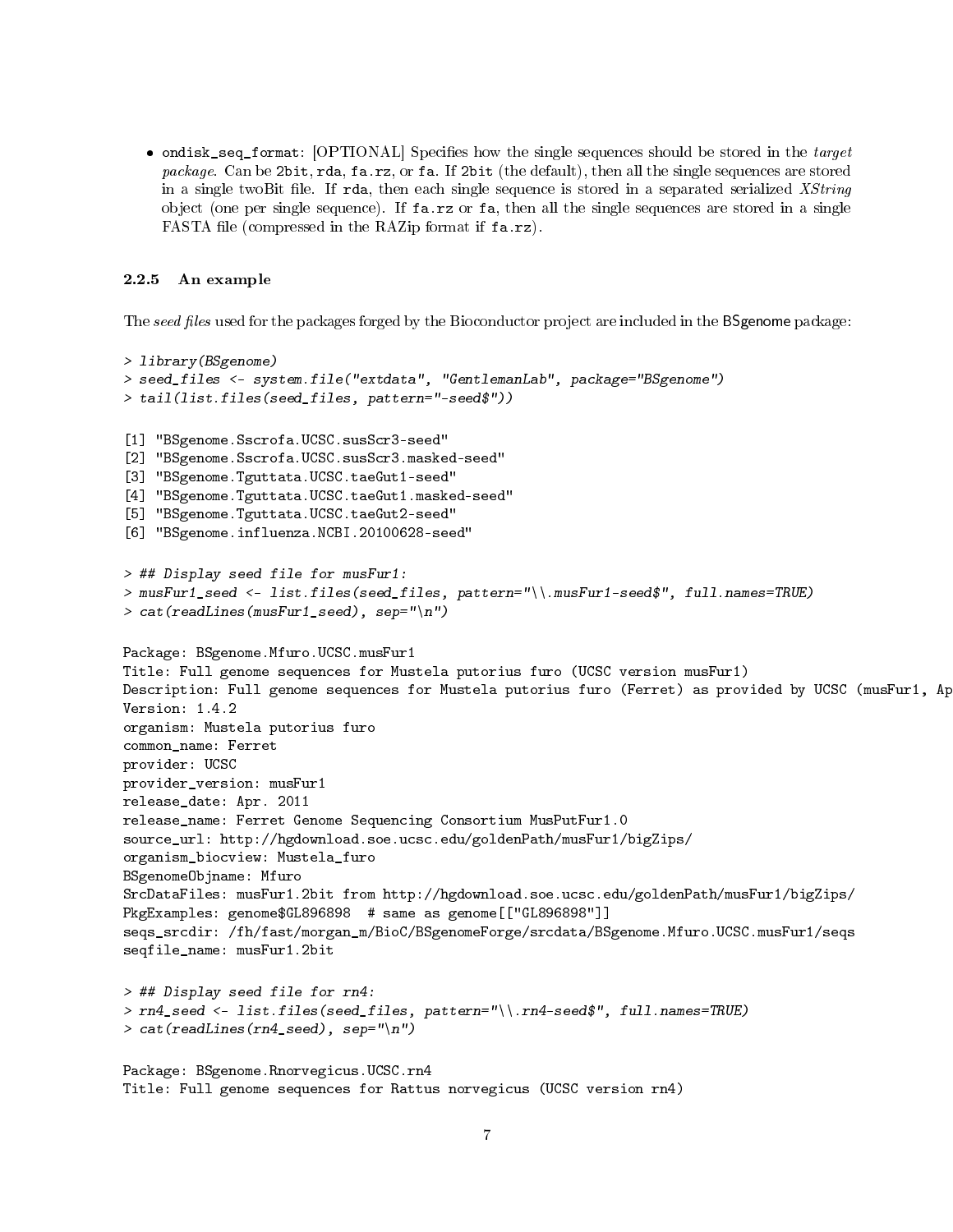```
Description: Full genome sequences for Rattus norvegicus (Rat) as provided by UCSC (rn4, Nov. 2004) an
Version: 1.4.2
Suggests: TxDb.Rnorvegicus.UCSC.rn4.ensGene
organism: Rattus norvegicus
common_name: Rat
provider: UCSC
provider_version: rn4
release_date: Nov. 2004
release_name: Baylor College of Medicine HGSC v3.4
source url: http://hgdownload.cse.ucsc.edu/goldenPath/rn4/bigZips/
organism_biocview: Rattus_norvegicus
BSgenomeObjname: Rnorvegicus
seqnames: paste("chr", c(1:20, "X", "M", "Un", paste(c(1:20, "X", "Un"), "_random", sep="")), sep="")
circ_seqs: "chrM"
SrcDataFiles: chromFa.tar.gz from http://hgdownload.cse.ucsc.edu/goldenPath/rn4/bigZips/
PkgExamples: genome$chr1 # same as genome[["chr1"]]
        .
        ## ---------------------------------------------------------------------
        ## Upstream sequences
        ## ---------------------------------------------------------------------
        ## Starting with BioC 3.0, the upstream1000, upstream2000, and
        ## upstream5000 sequences for rn4 are not included in the BSgenome data
        ## package anymore. However they can easily be extracted from the full
        ## genome sequences with something like:
        .
        library(TxDb.Rnorvegicus.UCSC.rn4.ensGene)
        txdb <- TxDb.Rnorvegicus.UCSC.rn4.ensGene
        gn <- sort(genes(txdb))
        up1000 <- flank(gn, width=1000)
        up1000seqs <- getSeq(genome, up1000)
        .
        ## IMPORTANT: Make sure you use a TxDb package (or TxDb object),
        ## that contains a gene model based on the exact same reference genome
        ## as the BSgenome object you pass to getSeq(). Note that you can make
        ## your own custom TxDb object from various annotation resources.
        ## See the makeTxDbFromUCSC(), makeTxDbFromBiomart(),
        ## and makeTxDbFromGFF() functions in the GenomicFeatures
        ## package.
```
seqs\_srcdir: /fh/fast/morgan\_m/BioC/BSgenomeForge/srcdata/BSgenome.Rnorvegicus.UCSC.rn4/seqs

From now we assume that you have managed to prepare the seed file for your target package.

### <span id="page-7-0"></span>2.3 Forge the target package

To forge the target package, start R, load the BSgenome package, and call the forgeBSgenomeDataPkg function on your seed file. For example, if the path to your seed file is " $path/to/my/seed$ ", do:

```
> library(BSgenome)
> forgeBSgenomeDataPkg("path/to/my/seed")
```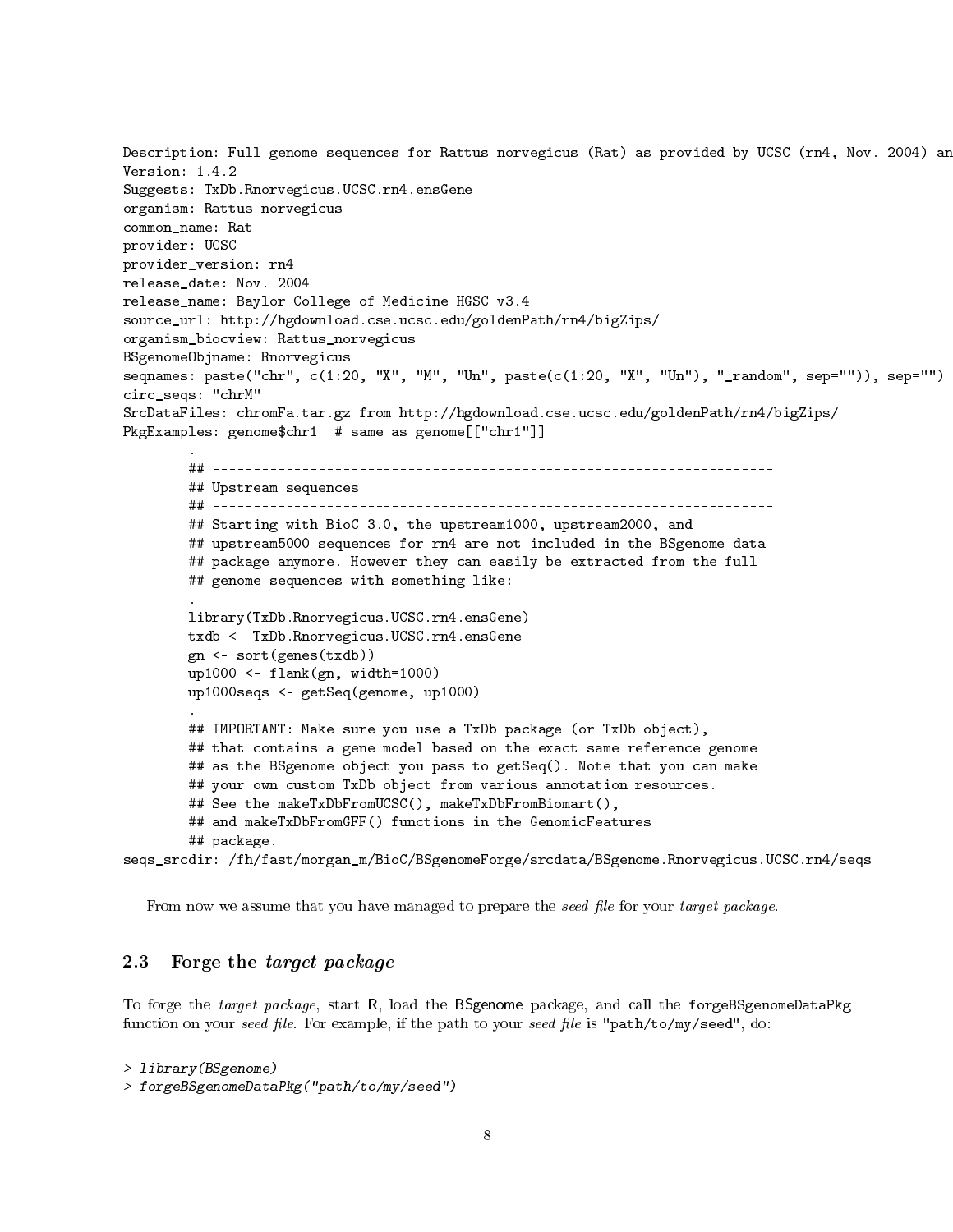Depending on the size of the genome and your hardware, this can take between 2 minutes and 1 or 2 hours. By default forgeBSgenomeDataPkg will create the source tree of the target package in the current directory.

Once forgeBSgenomeDataPkg is done, ignore the warnings (if any), quit R, and build the source package (tarball) with

R CMD build <pkgdir>

where  $\langle$ pkgdir $\rangle$  is the path to the source tree of the package.

Then check the package with

R CMD check <tarball>

where <tarball> is the path to the tarball produced by R CMD build.

Finally install the package with

R CMD INSTALL <tarball>

and use it!

### <span id="page-8-0"></span>3 How to forge a BSgenome data package with masked sequences

### <span id="page-8-1"></span>3.1 Obtain and prepare the mask data

#### <span id="page-8-2"></span>3.1.1 What do I need?

The mask data are not available for all organisms. What you download exactly depends of course on what's available and also on what built-in masks you want to have in the 2nd target package. 4 kinds of built-in masks are currently supported by BSgenomeForge:

- $\bullet$  the masks of assembly gaps, aka "the AGAPS masks";
- $\bullet$  the masks of intra-contig ambiguities, aka "the AMB masks";
- $\bullet$  the masks of repeat regions that were determined by the RepeatMasker software, aka "the RM masks";
- the masks of repeat regions that were determined by the Tandem Repeats Finder software (where only repeats with period less than or equal to  $12$  were kept), aka "the TRF masks".

For the AGAPS masks, you need UCSC "gap" or NCBI "agp" files. It can be one file per chromosome or a single big file containing the assembly gap information for all the chromosomes together. In the former case, the name of each file must be of the form  $\langle prefix \rangle \langle \langle \text{segment} \rangle \rangle$ . Like for the FASTA files in group 1,  $\leq$ seqname $>$  must be the name of the sequence (sequence names for FASTA files and AGAPS masks must match) and  $\langle\text{prefix} \rangle$  and  $\langle\text{suffix} \rangle$  must be a prefix and a suffix (possibly empty) that are the same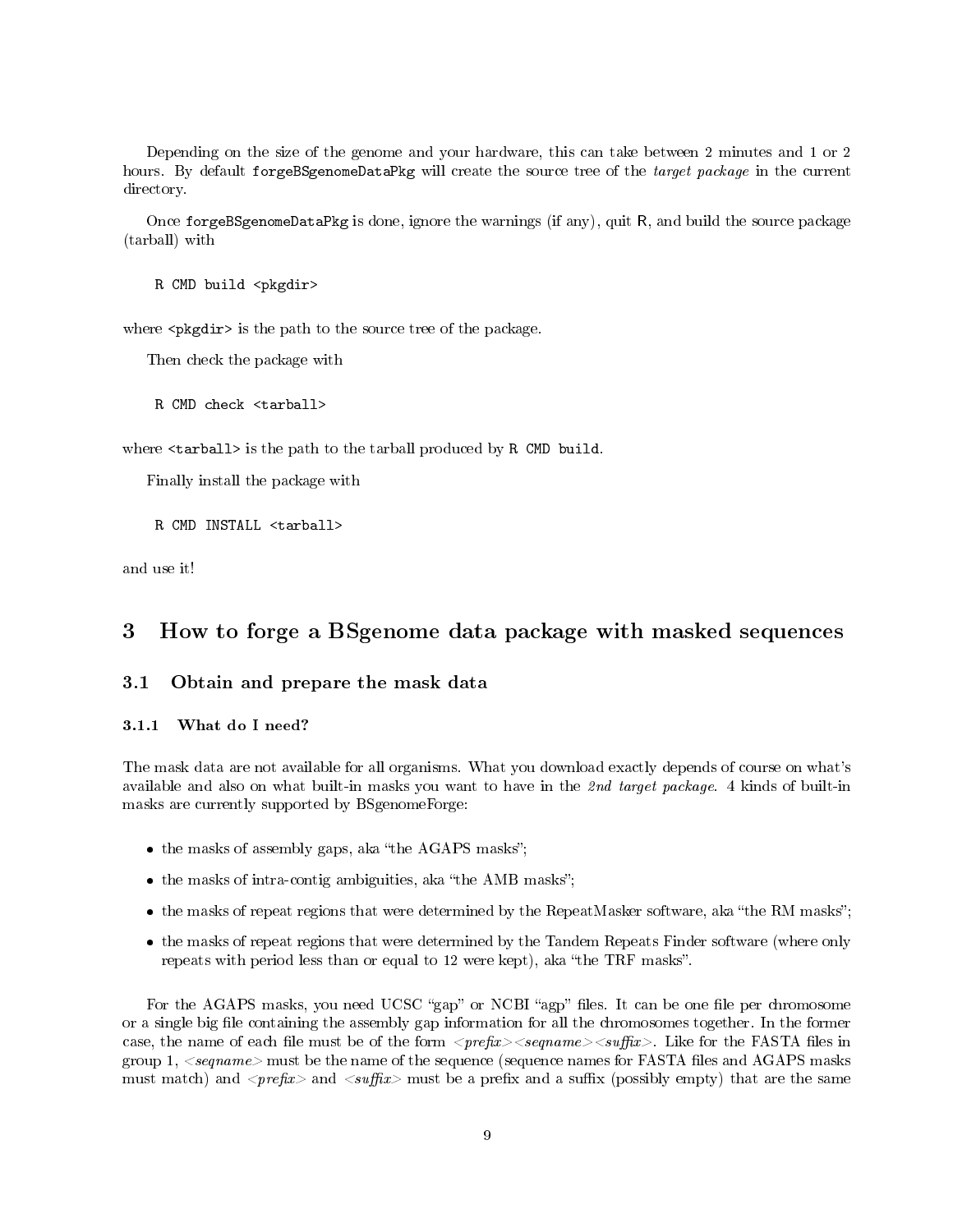for all the files (this prefix/suffix doesn't need to be, and typically is not, the same as for the FASTA files in group 1).

You don't need any file for the AMB masks.

For the RM masks, you need RepeatMasker . out files. Like for the AGAPS masks, it can be one file per chromosome or a single big le containing the RepeatMasker information for all the chromosomes together. In the former case, the name of each file must also be of the form  $\langle\mathit{prefix}\rangle\langle\mathit{searchx}\rangle$ . Same comments apply as for the AGAPS masks above.

For the TRF masks, you need Tandem Repeats Finder .bed files. Again, it can be one file per chromosome or a single big file. In the former case, the name of each file must also be of the form  $\langle pre$  $fix$  sequame  $\ge$  suffix  $>$ ). Same comments apply as for the AGAPS masks above.

Again, for some organisms none of the masks above are available or only some of them are.

#### <span id="page-9-0"></span>3.1.2 An example

Here is how the mask data files for the BSgenome.Rnorvegicus.UCSC.rn4 package were obtained and prepared:

• AGAPS masks: all the chr\*\_gap.txt.gz files (UCSC "gap" files) were downloaded from the UCSC database folder  $8$  for rn4. This was done with the standard Unix/Linux ftp command:

> ftp hgdownload.cse.ucsc.edu # login as "anonymous" cd goldenPath/rn4/database prompt mget chr\*\_gap.txt.gz

Then all the downloaded files were uncompressed with:

for file in chr\*\_gap.txt.gz; do gunzip \$file ; done

• RM masks: file chromOut.tar.gz was downloaded from the UCSC  $bigZips$  folder and extracted with:

tar zxf chromOut.tar.gz

TRF masks: file chromTrf.tar.gz was downloaded from the UCSC bigZips folder and extracted with:

tar zxf chromTrf.tar.gz

#### <span id="page-9-1"></span>3.1.3 The <masks\_srcdir> folder

From now we assume that you've downloaded (checking the md5sums is always a good idea) and possibly extracted all the mask data files, and that they are located in the  $\langle$  masks  $\vert$  srcdir> folder.

Note that all the mask data files should be located directly in the  $\langle$  masks  $\;$  srcdir>folder, not in subfolders of this folder.

<span id="page-9-2"></span><sup>8</sup><http://hgdownload.cse.ucsc.edu/goldenPath/rn4/database/>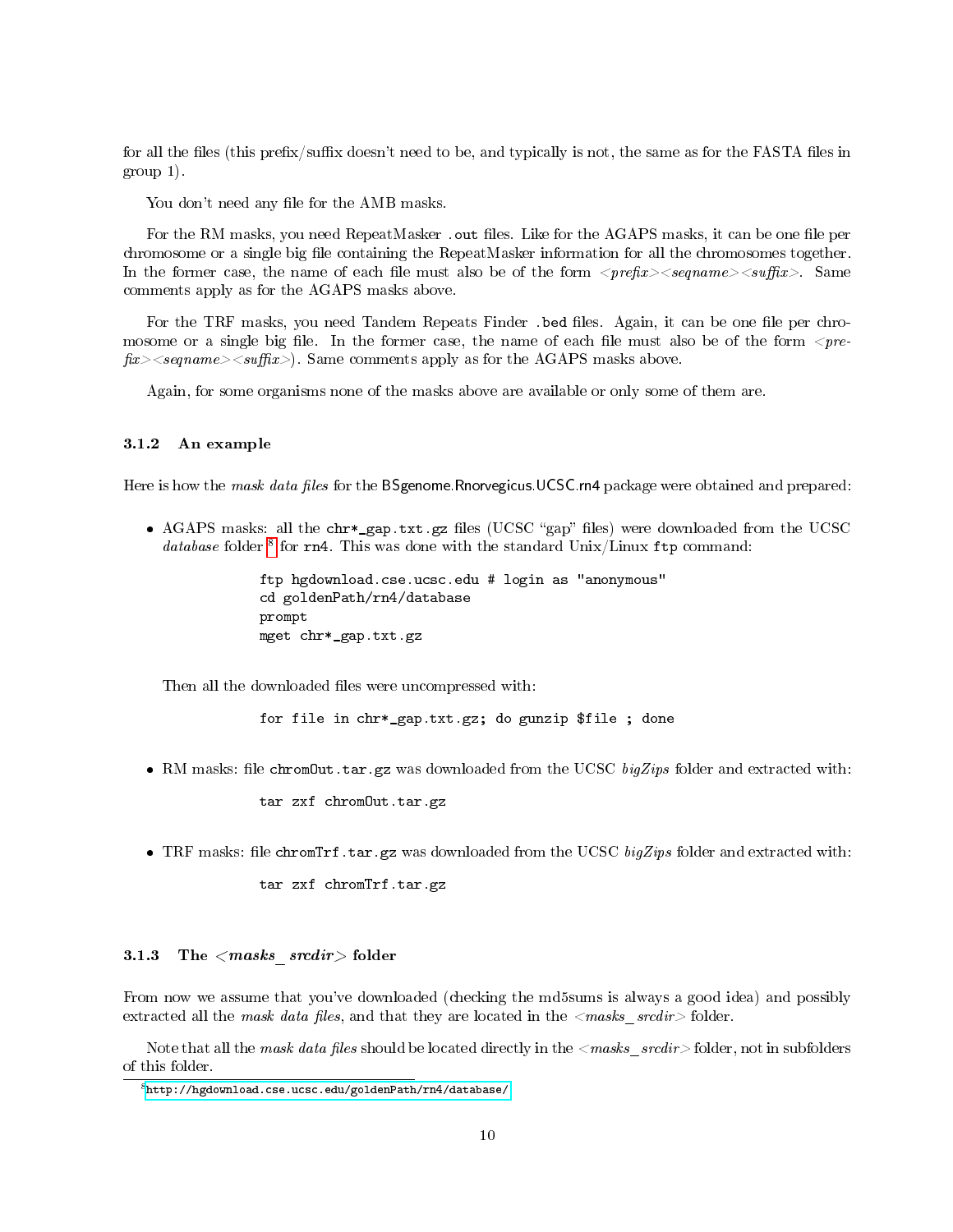### <span id="page-10-0"></span>3.2 Prepare the seed file for the masked BSgenome data package

### <span id="page-10-1"></span>3.2.1 Overview

The seed file for the BSgenome data package with masked sequences (i.e. 2nd target package) is similar to the seed file for the BSgenome data package containing the corresponding bare sequences (a.k.a. the reference target package i.e. the package you forged in the previous section). It will contain all the information needed by the forgeMaskedBSgenomeDataPkg function to forge the 2nd target package.

The fields of this seed file are described in the 3 following sub-subsections.

Alternatively, the reader in a hurry can go directly to the last sub-subsection of this subsection for an example of seed file.

### <span id="page-10-2"></span>3.2.2 Standard DESCRIPTION fields

- **Package:** Name to give to the 2nd target package. The convention used for the packages built by the Bioconductor project is to use the same name as the *reference target package* with the .masked suffix added to it.
- Title: The title of the package. E.g. Full masked genome sequences for Rattus norvegicus (UCSC version rn4).
- Description, Version, Author, Maintainer, License: See previous section.

### <span id="page-10-3"></span>3.2.3 Non-standard DESCRIPTION fields

- organism\_biocview: Same as for the reference target package.
- $\bullet$  source\_url: The permanent URL where the *mask data files* used to forge this package can be found.

### <span id="page-10-4"></span>3.2.4 Other fields

- RefPkgname: The name of the *reference target package*.
- nmask\_per\_seq: The number of masks per sequence (1 to 4).
- PkgDetails, PkgExamples: See previous section.
- SrcDataFiles: [OPTIONAL] Some arbitrary text that will be copied to the Note section of the man pages of the target package. SrcDataFiles should describe briefly where the mask data files are coming from. Will typically contain URLs (permanent URLs are a must).
- masks\_srcdir: The path to the  $<$ masks\_srcdir>folder.
- AGAPSfiles\_type: [OPTIONAL] Must be gap (the default) if the source data files containing the AGAPS masks information are UCSC "gap" files, or agp if they are NCBI "agp" files.
- AGAPSfiles\_name:  $[OPTIONAL]$  Omit this field if you have one *source data file* per single sequence for the AGAPS masks and use the AGAPSfiles\_prefix and AGAPSfiles\_suffix fields below instead. Otherwise, use this field to specify the name of the single big file.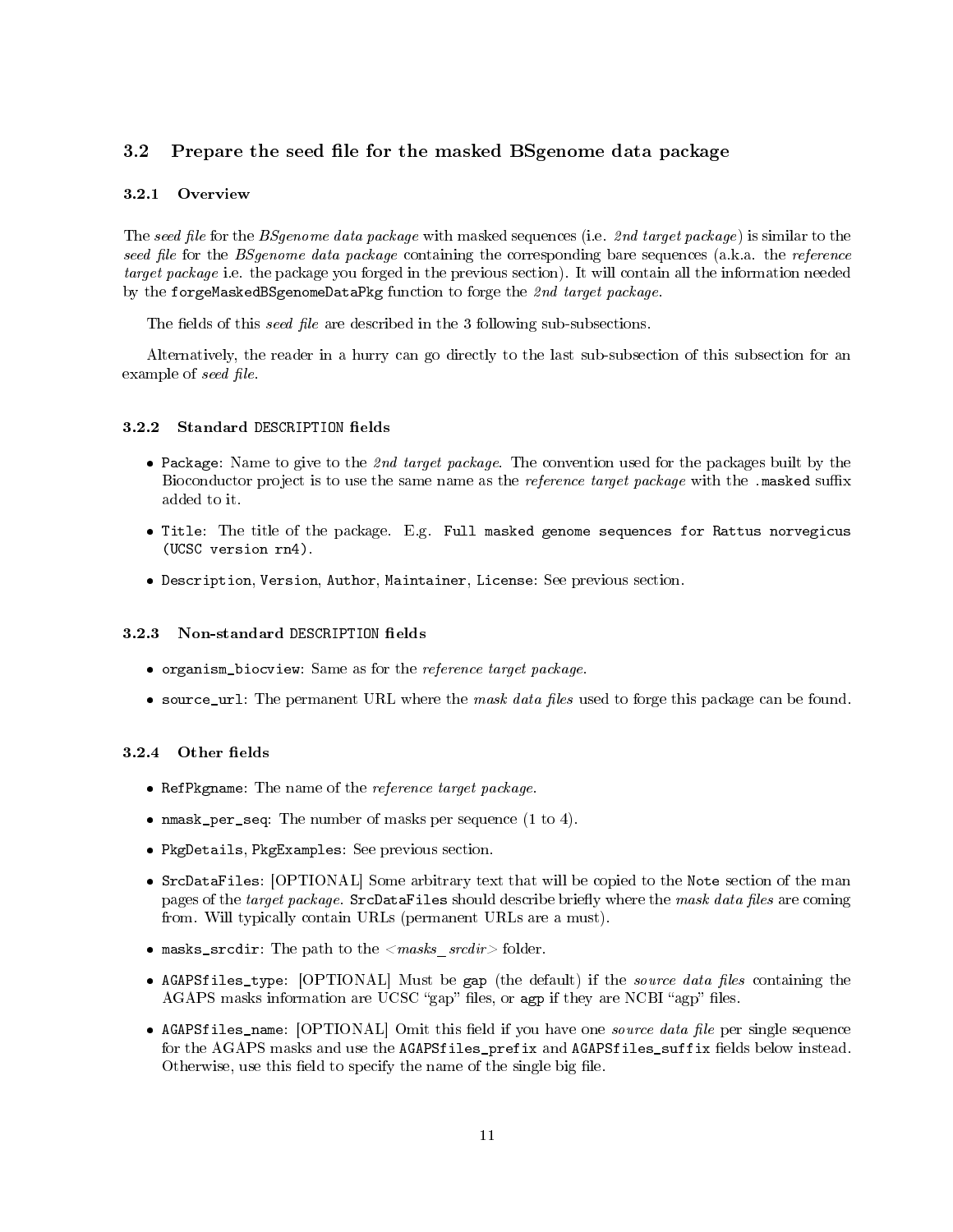- AGAPSfiles\_prefix, AGAPSfiles\_suffix: [OPTIONAL] Omit these fields if you have one single big source data file for all the AGAPS masks and use the AGAPSfiles\_name field above instead. Otherwise, use these fields to specify the common prefix and suffix that need to be added to all the single sequence names (field seqnames) to get the name of the file that contains the corresponding AGAPS mask information. Default values are the empty prefix for AGAPSfiles\_prefix and \_gap.txt for AGAPSfiles\_suffix.
- $\bullet$  RMfiles\_name, RMfiles\_prefix, RMfiles\_suffix:  $\hbox{[OPTIONAL]}$  Those fields work like the AGAPSfiles\* fields above but for the RM masks. Default values are the empty prefix for RMfiles\_prefix and .fa.out for RMfiles\_suffix.
- $\bullet$  TRFfiles\_name, TRFfiles\_prefix, TRFfiles\_suffix: [OPTIONAL] Thosefields work like the AGAPSfiles\* fields above but for the TRF masks. Default values are the empty prefix for TRFfiles\_prefix and .bed for TRFfiles\_suffix.

### <span id="page-11-0"></span>3.2.5 An example

The seed files used for the packages forged by the Bioconductor project are included in the BSgenome package:

```
> library(BSgenome)
> seed_files <- system.file("extdata", "GentlemanLab", package="BSgenome")
> tail(list.files(seed_files, pattern="\\.masked-seed$"))
[1] "BSgenome.Ptroglodytes.UCSC.panTro2.masked-seed"
[2] "BSgenome.Ptroglodytes.UCSC.panTro3.masked-seed"
[3] "BSgenome.Rnorvegicus.UCSC.rn4.masked-seed"
[4] "BSgenome.Rnorvegicus.UCSC.rn5.masked-seed"
[5] "BSgenome.Sscrofa.UCSC.susScr3.masked-seed"
[6] "BSgenome.Tguttata.UCSC.taeGut1.masked-seed"
> rn4_masked_seed <- list.files(seed_files, pattern="\\.rn4\\.masked-seed$", full.names=TRUE)
> cat(readLines(rn4\_masked\_seed), sep="\n'Package: BSgenome.Rnorvegicus.UCSC.rn4.masked
Title: Full masked genome sequences for Rattus norvegicus (UCSC version rn4)
Description: Full genome sequences for Rattus norvegicus (Rat) as provided by UCSC (rn4, Nov. 2004) an
Version: 1.3.99
RefPkgname: BSgenome.Rnorvegicus.UCSC.rn4
source_url: http://hgdownload.cse.ucsc.edu/goldenPath/rn4/bigZips/
organism_biocview: Rattus_norvegicus
nmask_per_seq: 4
SrcDataFiles: AGAPS masks: all the chr*_gap.txt.gz files from ftp://hgdownload.cse.ucsc.edu/goldenPath
       RM masks: chromOut.tar.gz from http://hgdownload.cse.ucsc.edu/goldenPath/rn4/bigZips/
       TRF masks: chromTrf.tar.gz from http://hgdownload.cse.ucsc.edu/goldenPath/rn4/bigZips/
PkgExamples: genome$chr1 # a MaskedDNAString object!
       ## To get rid of the masks altogether:
       unmasked(genome$chr1) # same as BSgenome.Rnorvegicus.UCSC.rn4$chr1
masks_srcdir: /fh/fast/morgan_m/BioC/BSgenomeForge/srcdata/BSgenome.Rnorvegicus.UCSC.rn4/masks
```
From now we assume that you have managed to prepare the seed file for the 2nd target package.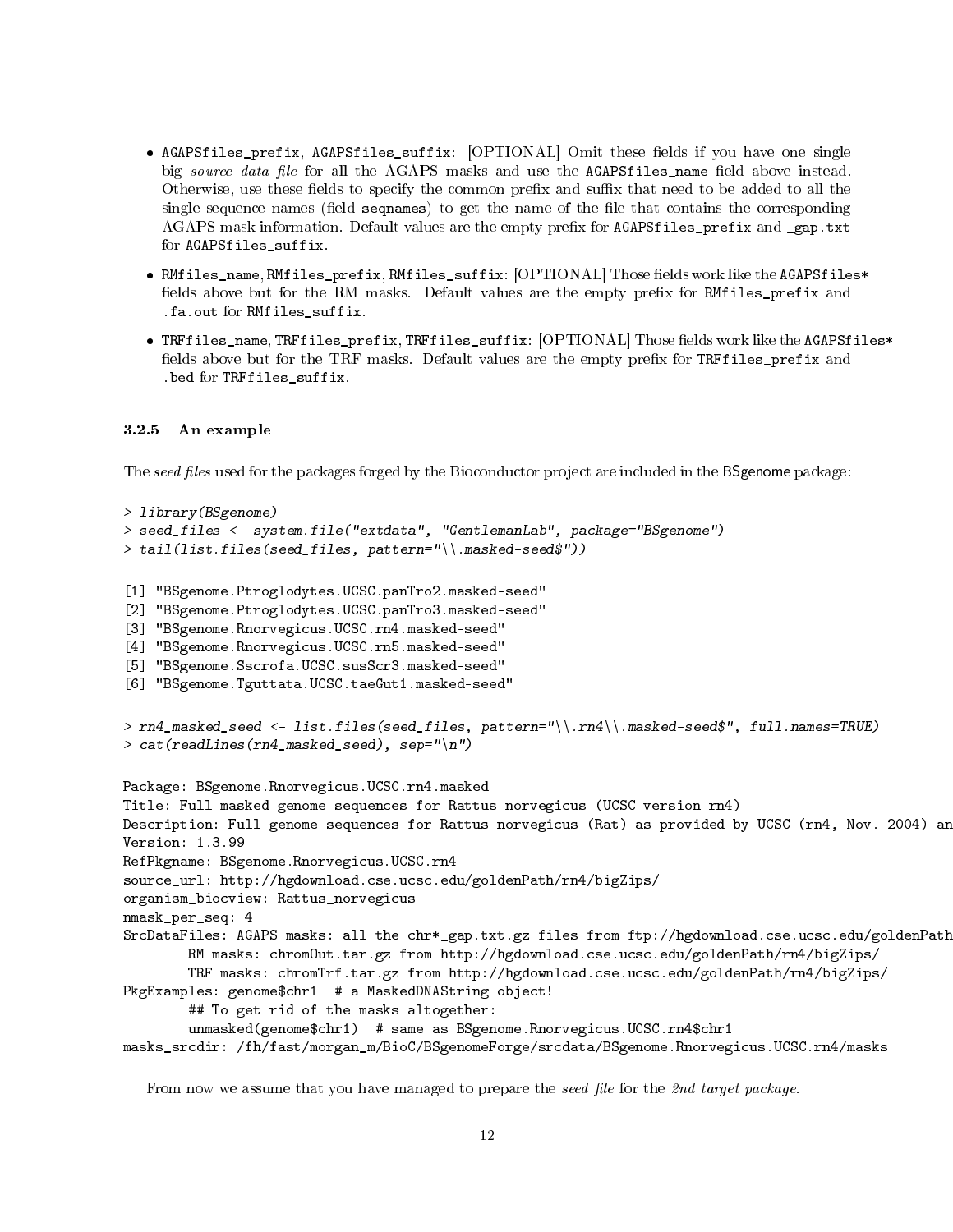### <span id="page-12-0"></span>3.3 Forge the 2nd target package

To forge the package, start R, make sure the *reference target package* is installed (try to load it), load the BSgenome package, and call the forgeMaskedBSgenomeDataPkg function on the seed file you made for the 2nd target package. For example, if the path to your seed file is "path/to/my/seed", do:

> library(BSgenome)

> forgeMaskedBSgenomeDataPkg("path/to/my/seed")

Depending on the size of the genome and your hardware, this can take between 2 minutes and 1 or 2 hours. By default forgeMaskedBSgenomeDataPkg will create the source tree of the 2nd target package in the current directory.

Once forgeMaskedBSgenomeDataPkg is done, ignore the warnings (if any), quit R, and build the source package (tarball) with

R CMD build <pkgdir>

where  $\langle \text{pkgdir} \rangle$  is the path to the source tree of the package.

Then check the package with

R CMD check <tarball>

where <tarball> is the path to the tarball produced by R CMD build.

Finally install the package with

R CMD INSTALL <tarball>

and use it!

If you want to distribute this package, you need to distribute it with the reference target package since it depends on it.

### <span id="page-12-1"></span>4 Session information

The output in this vignette was produced under the following conditions:

> sessionInfo()

```
R version 4.2.0 RC (2022-04-19 r82224)
Platform: x86_64-pc-linux-gnu (64-bit)
Running under: Ubuntu 20.04.4 LTS
```
Matrix products: default